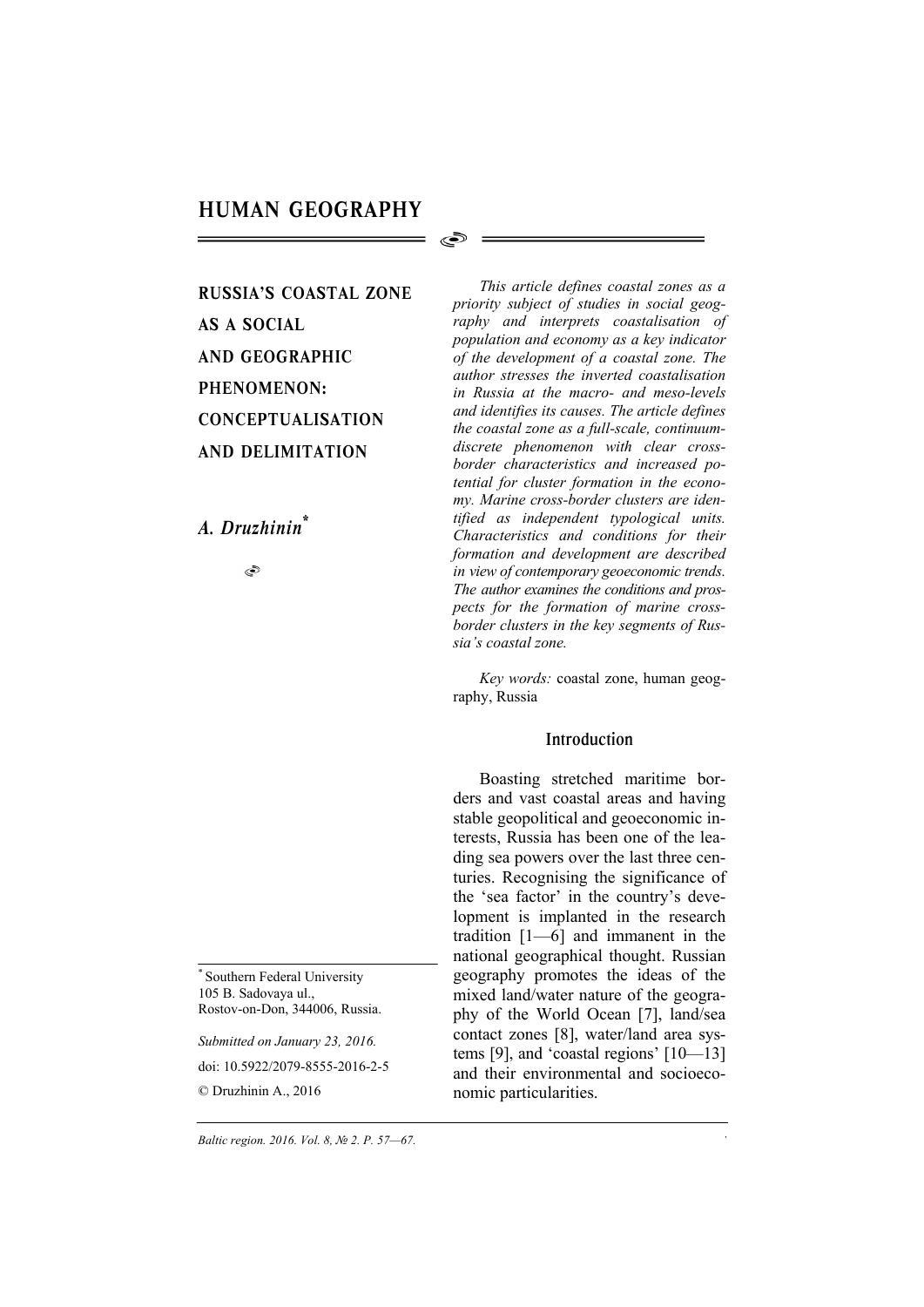In the geoeconomic context of the late  $20<sup>th</sup>/early$   $21<sup>st</sup>$  century, the effect of the World Ocean factor on the socioeconomic development is increasing dramatically, being accompanied by the 'gravitation' of foreign trade, transport and logistics, infrastructure, and innovative potential of countries and their regions towards coastal areas [14—17]. The coastalisation trend [18] affects the settlement system. According to [19], 37% of the world's population live within 100 km and 50% within 200 km of the coast. In this context, the problem of *coastal zones (CZ),* including social geographical aspects of their conceptualisation, identification, and delimitation, is becoming increasingly relevant [20; 21], which holds true for modern Russia.

# Coastal zone conceptualisation: Priority of the social science approach

According to the definition of the term 'zone' established in Russian geographical science, it is 'a territory characterised by the presence and intensity of a phenomenon' [22, p. 48] or 'a type of geographical taxonomic areas' [23]. Therefore, such spatial objects are identified on the basis of two considerations. Firstly, in the zones recognised as *coastal*, the effect of the 'sea factor' is not only present (moreover, it is universal, being directly or indirectly projected on all, including continental, territories) but also accompanied by certain social and geographical effects. The tendency towards their crystallisation and conceptualisation, observed in the process of isolation of spatial objects, is manifested in a combination of related but disparate terminological structures actively used in Russian scientific literature. These are 'littoral zone' [24; 25], 'coastal zone' [26], 'coastal territory' [10; 11], 'sea coast' [27], etc. Whereas the term 'littoral zone' has a physiographical meaning and it is often used in publications on geology, geomorphology, and littoral studies [28], the phrases 'littoral zone' and 'coastal zone' are often used in either general geographical (socio-natural and natural economic) or sociogeographical contexts [26]. These terms are often synonymous, used to designate either the whole land/sea contact zone [10; 29] or its territorial component [30] depending on the context. This situation is virtually inevitable due to the focus on a complicated and only partly and superficially understood geographical phenomenon. However, it stresses the need for systematising the terminology and treating the *coastal zone* as a key terminological structure capable of isolating and designating the *socio-geographical taxa* within the wide range of water and sea area phenomena.

When stressing the epistemological potential of the 'coastal zone' category and describing its content, it is important to take into consideration a fact that activities aimed at developing the World Ocean's resource potential are concentrated primarily within seacoasts — territories bordering on the sea [31—33]. CZs comprise not only the land (including 'a part of the land and a part of the sea, closely and immediately interacting' [10]) but also the

Ò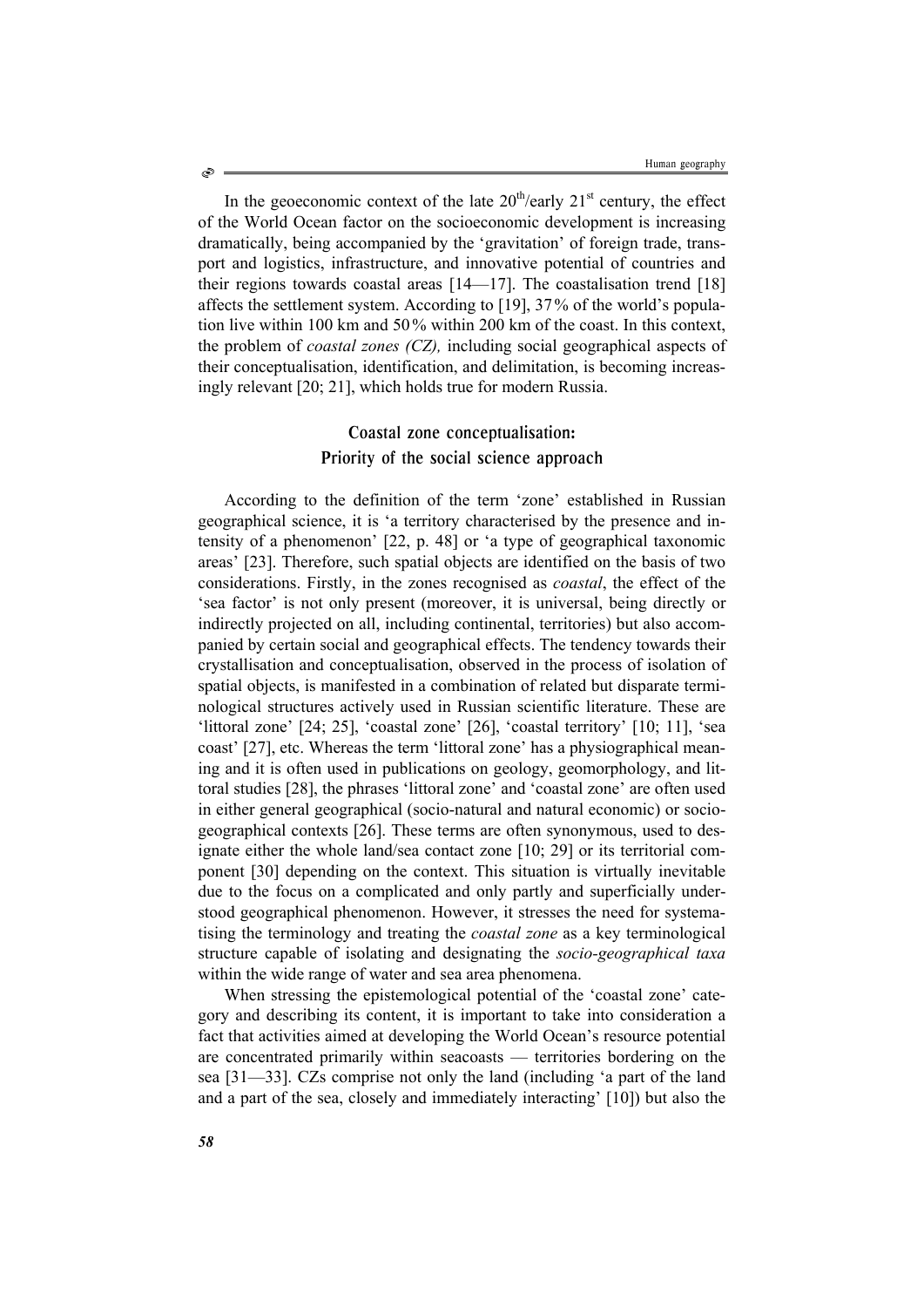l

water area, since maritime spaces dividing coastal territories also create grounds for integration. However, their 'coastal nature' and corresponding zonal socioeconomic effects are a product not of the sea (its presence and proximity) or the functioning of the 'land/sea' system (in its physiographical aspect), but of the Society, its geoeconomy, geopolitics, and the general architecture of its spatial organisation. Therefore, not any coast can be considered an established coastal zone. The latter has to be *settled in a particular manner and developed economically through involvement into specific social and geographical ties and processes.* 

Stressing the socio-geographical determination and characteristics of CZs, one can quote N.N. Baransky, who believed that it was important to take into account the geographical factor 'in view of the state of technology, relations of production, and the general social and historical situation in the country at the current stage of development' [34, p. 24]. The methodological framework for a comprehensive economic and geographical analysis of CZs (where economic factors play the crucial role) is traditional for Russian science [35—37]. Although supplemented by the ecosystem [38] and geocultural [39] approaches, it retains its relevance and popularity.

However, the geographical factor (according to V.A. Anuchin), 'determines the conditions of social development without being its cause' [40, p. 78]. The area of 'land/sea' contact and, especially, the seacoast are the site of CZ development, its initial geographical substratum, and an attractor of socioeconomic and other effects immanent in it. Coastal zones and specific trends in their development can be identified in comparison with similar processes in the regions and countries 'accommodating' coastal zones. In this case, the 'coastal factor' is mediated by relations regarding the sea, seacoasts, and the usage of their settlement and military and strategic potential, which are established by human beings and territorial communities in their various economic, political, cultural, and other spatially organised manifestations. Therefore, *any coastal zone is a primarily socio-geographical phenomenon* — a combination of territorially focused economic, social, cultural, and political programmes, relations, institutions, and images [42] embodied in the natural and economic, economic and demographical, social and environmental, and settlement context of the 'land/sea' contact zone. It is also important to stress that coastal zones of any scale and development level attain its socio-geographical diversity in the vicinity of the sea. Thus, the attribute 'coastal' used to designate relevant  $taxa<sup>1</sup>$  is preferable to 'littoral', which is stronger associated with water bodies. In view of the above, the term 'zone' should be used exclusively in combination with the word 'coastal'. A consistent use of this approach makes it possible to overcome terminological confusion, to emphasise the socio-geographical component of the 'coastal' problems and to give the notion of the 'coastal zone' a certain place in the system of scientific categories oriented at identifying and delimitating land/sea structures.

<sup>&</sup>lt;sup>1</sup> These taxa are traditionally considered as a territory, i.e. part of land [22; 23], which is reasonable even in view of the focus on 'maritime' problems.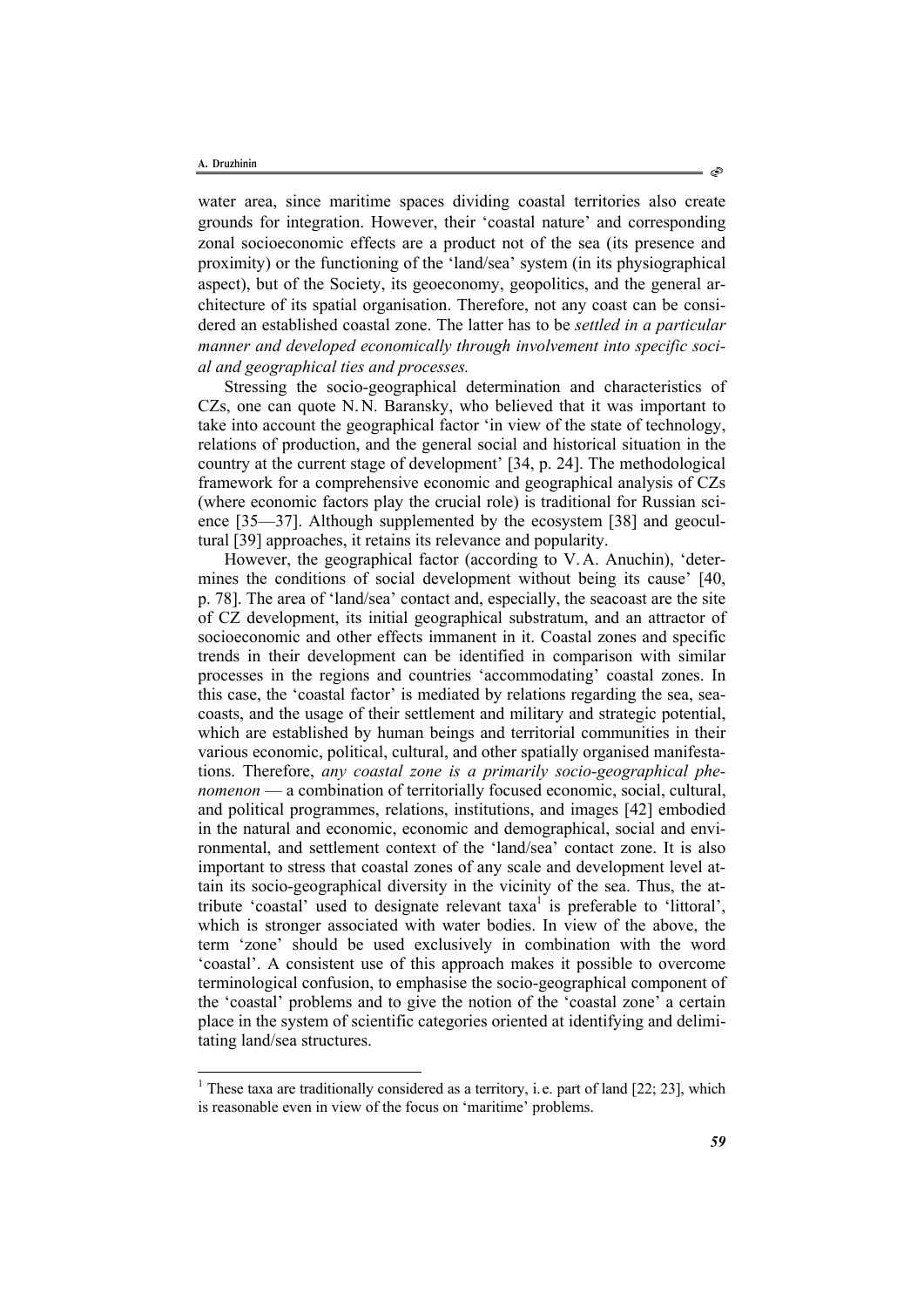## Coastalisation in identifying coastal zones: The universal and the specific in the social and geographical context of Russia

In terms of spatial configuration, a coastal zone is an area characterised by an increased density of population, settlements, and economic activity. Numerous circumstances should be taken into account — the presence of a seacoast, access of regions and municipalities to the sea, the presence and development level of maritime industry facilities, and localisation and configuration of group systems of settlements. An unconditional but important indicator of a CZ (see [33; 42]) is coastalisation — a characteristic concentration of economic and demographic potential associated with the maritime factor of social and geographical changes.

Russia borders 3 oceans and 13 seas. The length of its maritime borders is over 46 thousand kilometres. The area of the country's continental shelf reaches 4 million km² and that of the exclusive economic zone — 8.5 million km<sup>2</sup> [43]. These circumstances create grounds for the massive presence of CZs in the social and geographical context of Russia. As of 2013, 23 out of 85 regions and 166 out of 2 358 municipalities (493 municipalities are situated in coastal regions) have an outlet to the sea. Coastal municipalities account for 3 840 984 km² of the country's territory (22.4% of the country's territory) and 16 875 thousand residents (11.5% of the country's total demographic potential). 13.3 million people live in 80 coastal towns, 13 of them being capitals of regions. How did the marine factor affect the formation of socio-geographical architectonics of Russia? To what degree can traditional views on the economic and demographical attractiveness of coasts — for instance, statements that the density of coastal population is 2.5 times the average global density  $[44, p. 596]$  — be applied to the actual situation on the Russian coasts?

One can say at once that the sea factor is rather pronounced in Russia. However, the process of its realization was rather fragmentary and selective. The coastalisation of Russian society is not manifested clearly. It depends on the regional and local context. Moreover, such a crucial indicator as population density makes it possible to speak of *inversed coastalisation*, observed primarily in the Asian part of the country (table 1).

*Table 1* 

| Territory     | All Russian regions | Coastal regions | Coastal<br>municipalities |
|---------------|---------------------|-----------------|---------------------------|
| European part | 26.3                | 8.3             | 26.2                      |
| Asian part    | 2.99                | 0.9             |                           |
| <b>Russia</b> | 8.55                | 2.8             | 4.39                      |

#### **Population density in coastal municipalities and coastal regions of Russia, people/km², 2015**

*Source:* Rosstat data.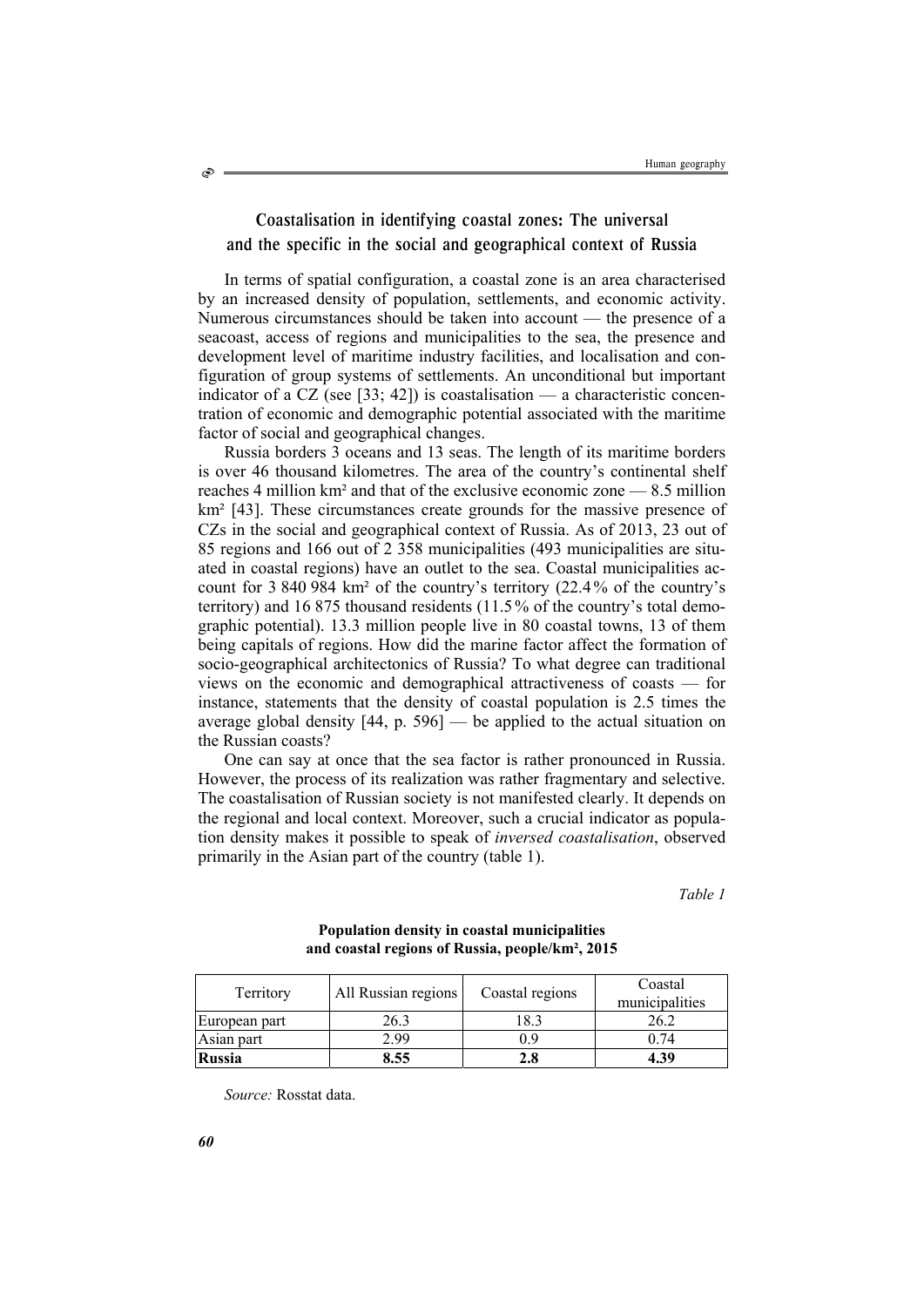The fundamental cause of this situation is the general historical configuration of Russia's territorial socioeconomic system, traditionally termed as 'continentality' [3; 45]. However, this inversion is not universal. For instance, the population density in municipalities having an outlet to the sea is 1.6 times the regional average in the Primorsky and Krasnodar regions and 1.34 times in the Leningrad region. The inversion is associated with the post-Soviet redistribution of demographic potential towards coastal regions (in 1989—2015, their contribution to the total population increased from 23.9 to 24.2%).

After the transformational 'collapse' of the 1990s, the economic potential of coasts has been showing exceptional growth rates. The most remarkable is an increase of the coastal region's contribution to the total national GRP. In terms of certain characteristics — the proximity of major centres to the sea, the presence of maritime industry components in the economy, the localisation of major seaports, etc. — these regions can be considered *coastalised* (table 2).

*Table 2* 

| Total for 15 regions*                                 | 139.85 | 134.54 | 147.24 | 167.40 |
|-------------------------------------------------------|--------|--------|--------|--------|
| Sakhalin region                                       | 4.92   | 5.69   | 9.79   | 12.47  |
| Primorsky region                                      | 13.70  | 10.29  | 9.31   | 10.66  |
| Kamchatka region                                      | 3.85   | 2.85   | 2.28   | 2.44   |
| Magadan region                                        | 2.40   | 2.02   | 1.22   | 1.64   |
| Chukotka autonomous regions                           | 0.96   | 0.64   | 0.89   | 0.87   |
| Pacific megazone                                      | 25.83  | 21.49  | 23.49  | 28.08  |
| Republic of Dagestan                                  | 2.95   | 3.40   | 6.16   | 7.95   |
| Astrakhan region                                      | 4.08   | 5.16   | 4.28   | 4.95   |
| Caspian macrozone                                     | 7.03   | 8.56   | 10.44  | 12.90  |
| Rostov region                                         | 18.71  | 15.16  | 16.79  | 17.10  |
| Krasnodar region                                      | 21.96  | 23.64  | 23.56  | 29.95  |
| <b>Azov-Black Sea macrozone</b>                       | 40.67  | 38.80  | 40.35  | 47.05  |
| Arkhangelsk region (with Nenets<br>autonomous region) | 10.13  | 10.06  | 8.69   | 9.49   |
| Murmansk region                                       | 10.20  | 9.24   | 6.29   | 5.69   |
| <b>Barents-White Sea macrozone</b>                    | 20.33  | 19.30  | 14.98  | 15.18  |
| Kaliningrad region                                    | 3.73   | 3.95   | 5.29   | 5.14   |
| Leningrad region                                      | 8.88   | 9.46   | 11.19  | 12.83  |
| Saint Petersburg                                      | 33.38  | 32.98  | 41.40  | 46.22  |
| <b>Baltic macrozone</b>                               | 45.99  | 46.39  | 57.88  | 64.19  |
| Territory                                             | 1995   | 2000   | 2008   | 2013   |
|                                                       |        |        |        |        |

#### **Contribution of coastalised regions to Russia's GRP, ‰**

*Source:* Rosstat data.

\* This figure includes the Republic of Crimea and Sebastopol incorporated in the Russian Federation in March 2014.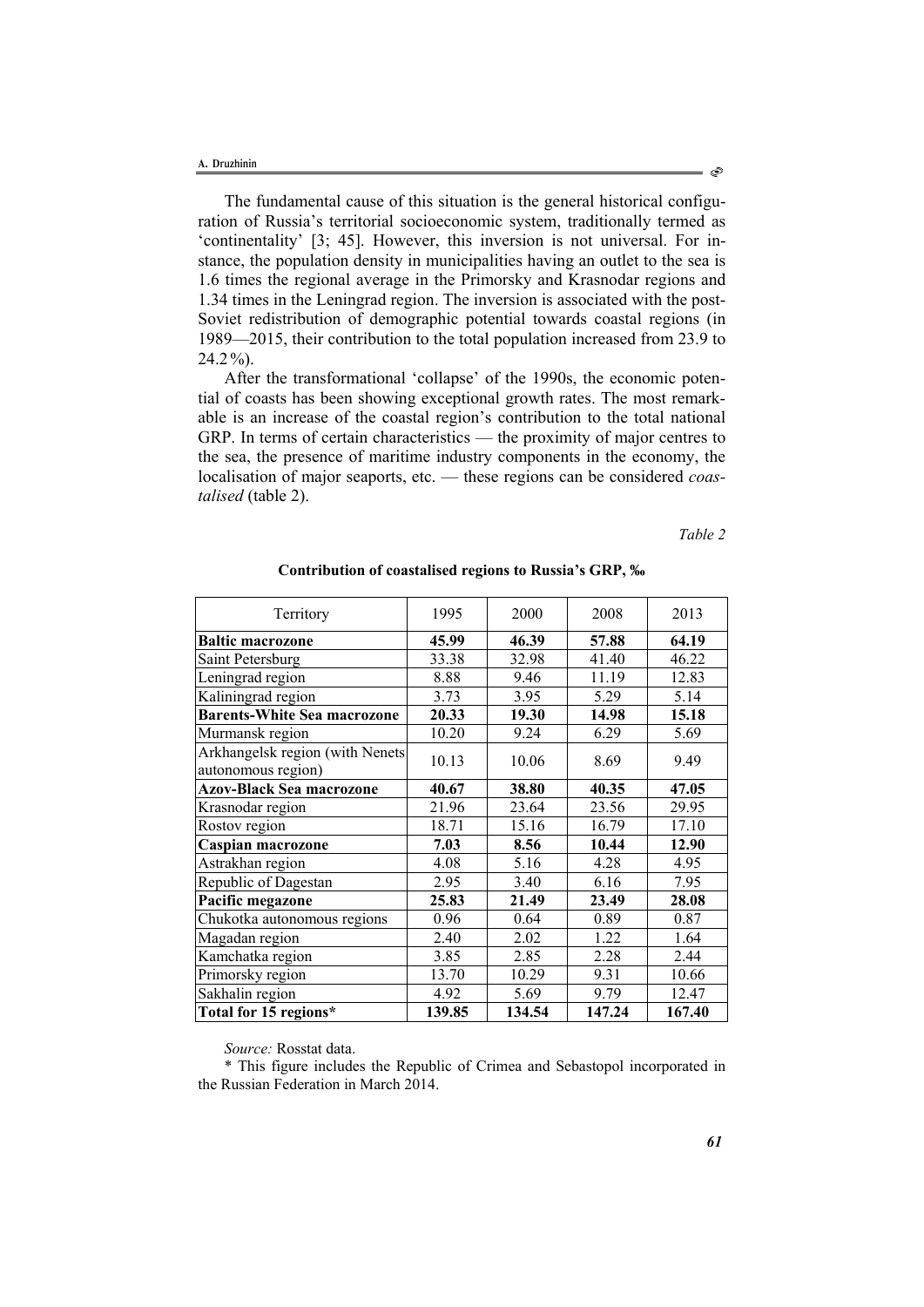Since 2000, the total contribution of coastalised regions to Russia's GRP has increased from 134.54 to 167.40 ‰. Russia's Baltic regions — primarily, Saint Petersburg — accounted for most of this increase.

The traditional combination of multi-aspect manifestations of coastalisation and its inversion necessitates interpreting CZs as phenomena that are not only *polyscale* due to having both a national/regional and a local dimension but also *continuum-discrete* in their economic, infrastructural, transport, and other aspects. The stretch of a CZ depends on a combination of natural and socioeconomic factors. The natural factors include land configuration, orography, depths of river mouths, etc. The socioeconomic factors are the presence of maritime industry components, the positioning of coastal territories in the markets of tourist, recreational, and transport services, the level of infrastructure development, and the development of settlement systems. The perception of a CZ's stretch ranges from 50 to 200 km [7; 9; 45]. In Russia, CZs traditionally 'cling' to the coast. Exceptions are the exclave Kaliningrad region, part of steppe-dominated Crimea and a number of urbanised areas situated within the key 'corridors' of geoeconomic communication shaped by major cities [46] (Saint Petersburg, Rostov-on-Don, Krasnodar, Vladivostok, Astrakhan, Murmansk, and Arkhangelsk). At the same time, leading seaports — for instance, Ust-Luga and Murmansk handing coal from the Kuznetsk Basin — have vast, thousands of kilometres wide, hinterlands.

As a result, the coastal zone does not only comprise numerous economic centres and sub-centres but it is also situated in close proximity to the landsea interface. The contribution of CZs to the structure of coastal regions (and municipalities) is different. This complicates the delimitation and parameterisation of CZs only as a first approximation of the 'coastal region coastal municipality' matrix. Moreover, CZs are rather *dynamic* and thus they can rapidly change their spatial configuration in their interaction with the maritime industry. A good example is the site of the Ust-Luga port construction, where the  $CZ$  — once a narrow strip framing the Baltic coast expanded to include the Kingisepp district of the Leningrad region [47]. Coastal zones transcend administrative divisions, thus, definitions of the coastal territory should be regularly revised and adjusted.

## Transboundary and trans-sea economic clustering: The case of coastal zones

Crisscrossed with navigation routes and framed by port facilities, seas are uniquely configured spaces comprising *a set of unequally distant borders*. In this situation, the emergence and development of CZs is closely associated with multi-aspect transboundary relations, contacts, and ties, i. e. different transboundary effects. Their visible manifestations correspond to clustering in CZ economies. The 'contact' potential of seas creates a transsea<sup>2</sup> context, which makes it possible to identify not only trans-sea transboundary clusters immanent in CZs but also a combination of typologically invariant forms of clustering localised in coastal zones (fig.).

l

<sup>&</sup>lt;sup>2</sup> This notion designating interactions 'through the sea' and 'using the sea' has been developed by the author since 2008, primarily in the context of the Black Sea [42; 48].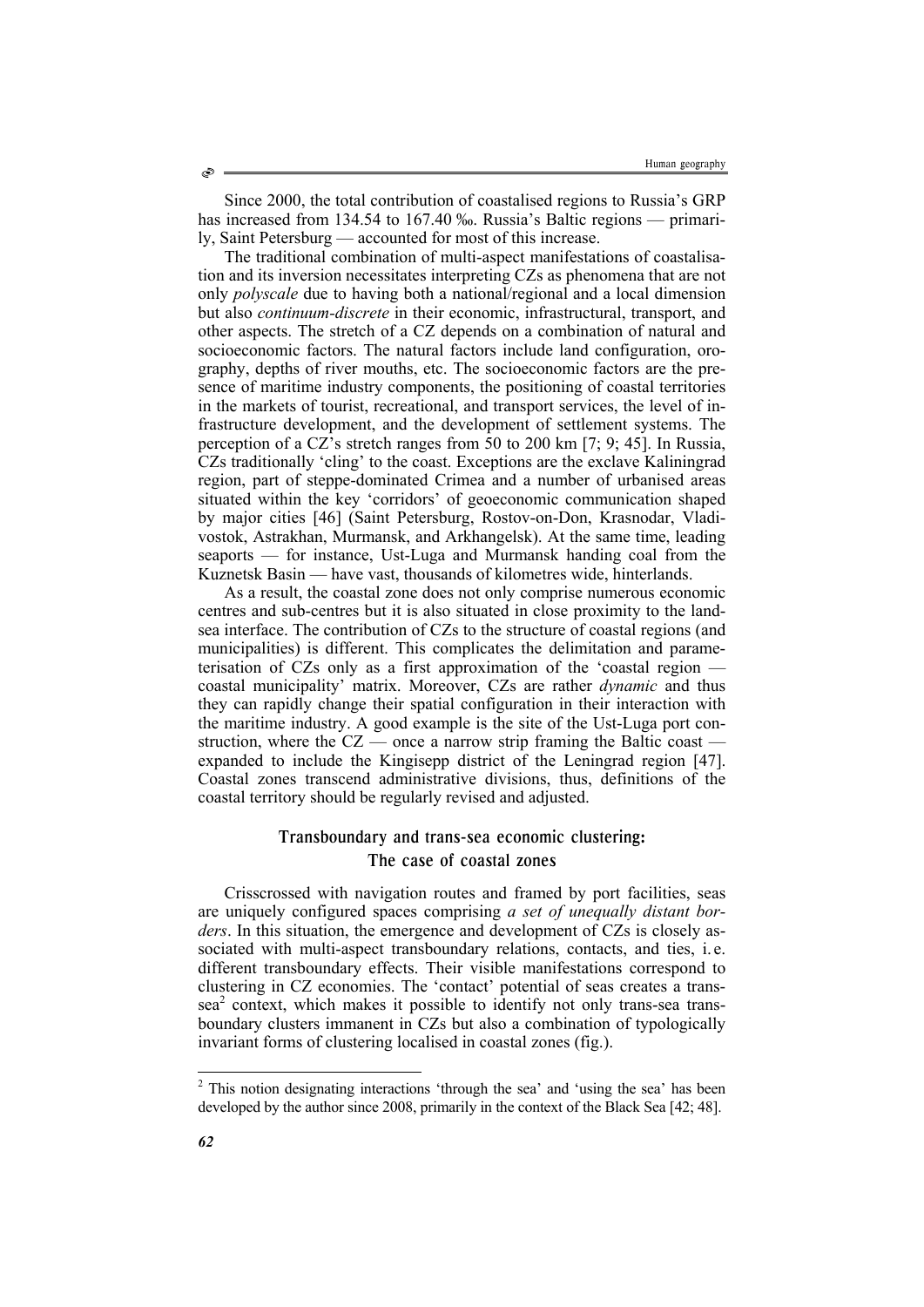l



Fig. Transboudanry and trans-sea features in the typological structuring of CZ clusters

*The trans-sea cluster* is a territorially localised group of economic agents, whose cohesion and effective interaction is accounted for by the resource — primarily, communication — potential of the sea/ocean. The infrastructure core of a trans-sea cluster is port and logistics facilities integrated by maritime transport<sup>3</sup>. It is worth stressing that, in reality, trans-sea often means transboudanry and transboundary clusters usually assume trans-sea features.

It is important to understand that, in modern Russia — unlike, for instance, the EU states and a number of Pacific countries — a trans-sea cluster is an emerging type of economic agent integration. The most advanced clustering (although it is rather fragmentary at initial stages) is observed in the North-West of Russia's European coast. Tran-sea interaction in southern CZs is much less pronounced. However, it has a significant potential. Priorities include using the potential of trans-sea clustering in developing maritime industries of Crimea (recreation, shipbuilding and ship maintenance, aquaculture and fish processing) and Russia's Black Sea region in general. Ample trans-sea clustering opportunities are associated with the Arctic area of Russia's geoeconomic strategy. Trans-sea interactions play an important role in increasing the stability of the economy of Russia's Kaliningrad exclave. Russia's geopolitical 'turn' does not cancel out the importance of prolonging

Ò

<sup>&</sup>lt;sup>3</sup> Seaports create the 'scattered cluster' effect associated with a more complicated and multi-dimensional network of potential and actual connections between economic agents located in different and sometimes rather remote coastal areas.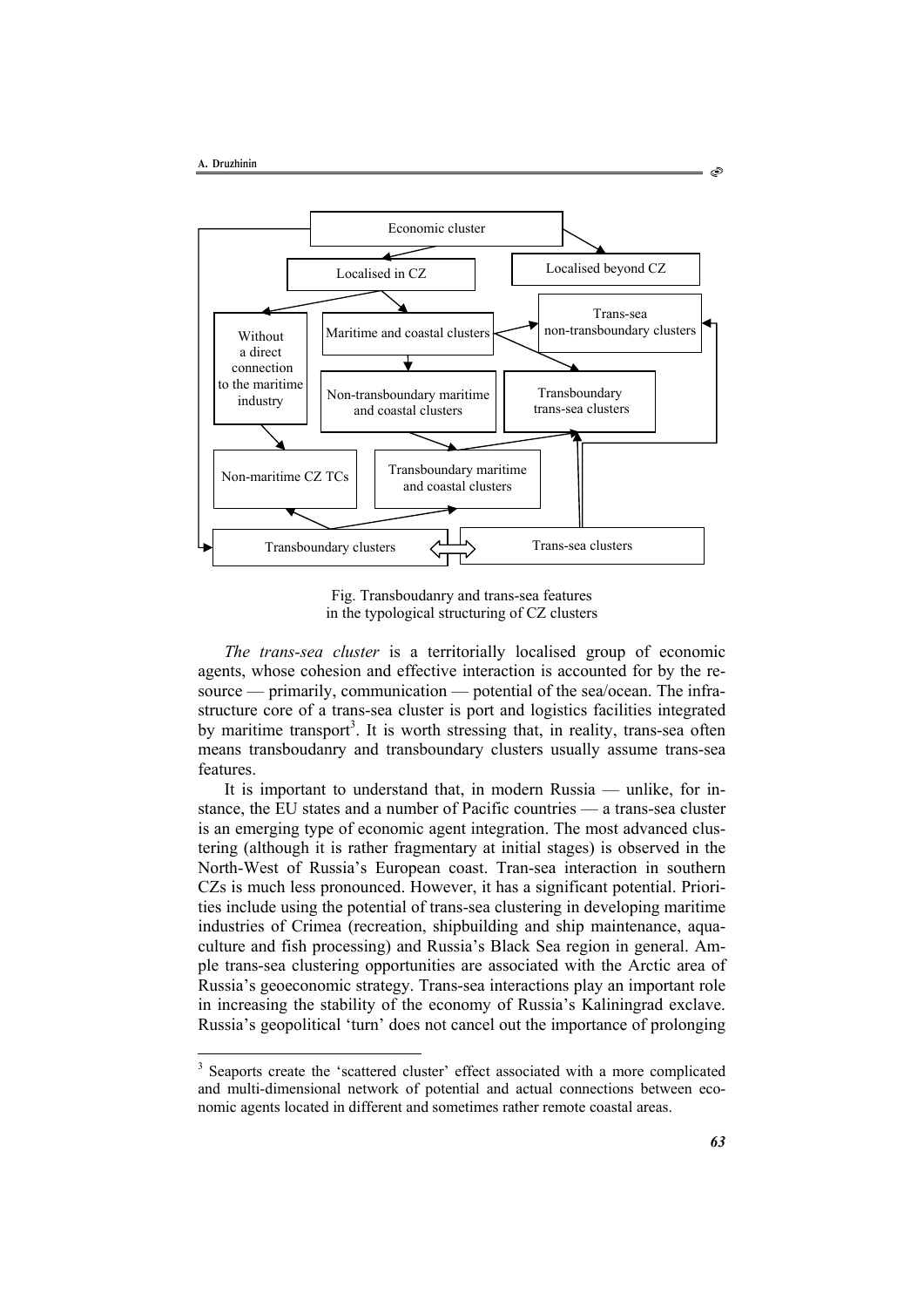and developing trans-sea *transboundary* contacts. Considerable opportunities are associated with the Baltic metaregion. Eurasian economic integration creates prerequisites for clustering in the Caspian coastal zone.

## Conclusion

Recently observed changes in the geopolitical situation and deteriorating geoeconomic circumstances affect Russia in general, most of its regions, and the largest export-targeted business structures. This situation is fraught with the risk of socioeconomic stagnation of coastal territories, further 'stratification' in terms of budget, investment, infrastructure, and other opportunities, and environmental and social degradation. This necessitates full employment of land and sea resources of national CZs, their integration into global economic networks and cycles (including formulating new geoeconomic priorities and developing production targeted at global markets), stable sociodemographic reproduction, and infrastructure improvement. These objectives are closely connected with economic clustering based on transboundary (trans-sea) economic integration. The role of the World Ocean and its coast will be increasing strategically, turning coastal zones in a priority object of socio-geographical analysis. This holds true for both Russia and the humanity in general.

*The study was supported by the Russian Science Foundation (project 15-18-10000 'Transboundary clustering in the changes in economic and residential systems of coastal territories in European Russia').* 

#### *References*

1. Mechnikov, L. I. 1898, *Tsivilizatsiya i velikie istoricheskie reki* [The Civilization and the great historical rivers], 362 p.

2. Shokal'skiy, Yu. M. 1924, Sever SSSR i ego znachenie dlya Respubliki [North of the USSR and its importance for the Republic], *Izvestiya Gosudarstvennogo geograficheskogo obshchestva*, T. 56, P. 154—161.

3. Bernshteyn-Kogan, S. V. 1930, *Ocherki geografii transporta* [Essays on Geography of Transport], Moskva — Leningrad, 348 p.

4. Saushkin, Yu. G. 1973, *Ekonomicheskaya geografiya: istoriya, teoriya, metody, praktika* [Economic Geography: history, theory, methods, practice], Moscow, 559 p.

5. *Teoreticheskie voprosy fizicheskoy i ekonomicheskoy geografii Mirovogo okeana* [Theoretical questions of physical and economic geography of the oceans], 1979, Leningrad, 136 p.

6. *Voprosy geografii okeana (obobshchenie opyta i koordinatsiya teoreticheskikh i prikladnykh issledovanii)* [Questions of Ocean Geography (generalization of experience and the coordination of theoretical and applied research)], 1983, Leningrad, 168 p.

7. Sal'nikov, S. S. 1984, Ekonomicheskaya geografiya okeana — novoe perspektivnoe napravlenie ekonomicheskoy i sotsial'noy geografii [The economic geography of the ocean — a new perspective direction of economic and social geography]. In: *Sovetskaya geografiya* [Soviet geography], Leningrad, p. 231—242.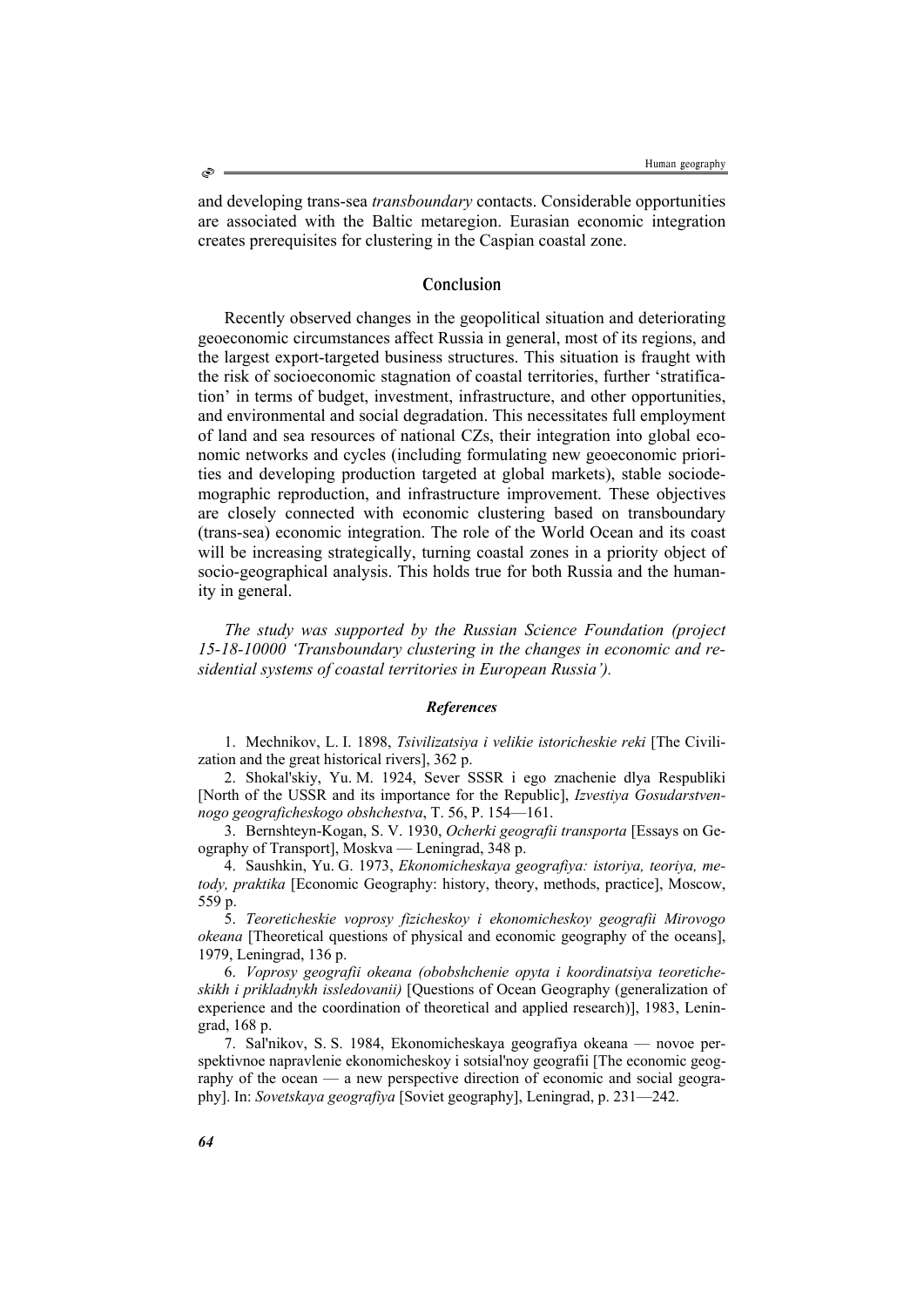8. Dergachev, V. A. 1980, *Osnovy ekonomicheskogo rayonirovaniya Mirovogo okeana* [Fundamentals of economic zoning of the oceans], Kiev, 110 p.

9. Pokshishevskiy, V. V. 1979, *Geografiya rasseleniya na beregakh Mirovogo okeana* [Geography settlement on the shores of the oceans], Leningrad, 342 p.

10. Gogoberidze, G. G. 2008, Struktura i svoystva morekhozyaystvennogo potentsiala primorskoy territorii [Structure and properties of marine economic potential of the maritime area], *Vestnik Baltiyskogo federal'nogo universiteta im. I. Kanta*  [Vestnik of Immanuel Kant Baltic Federal University], no. 3, p. 75—81.

11. Makhnovsky, D. 2014, The Coastal Regions of Europe: Economic Development at the Turn of the 20th Century, *Balt. Reg.,* no. 4, p. 50—66. DOI: 10.5922/ 2074-2079-8555-4-4.

12. Fedorov, G., Korneevets, V. 2015, Socioeconomic typology of Russia's coastal regions, *Balt. Reg.,* no. 4, p. 89—101. DOI: 10.5922/2079-8555-2015-4-7.

13. Lachininskiy, S. S., Semenova, I. V. 2015, *Sankt-Peterburgskiy primorskiy region: geoekonomicheskaya transformatsiya territorii* [St. Petersburg coastal region: geo-economic transformation of the territory], Saint Petersburg, 191 p.

14. Bosworth, A. 1996, The world-city system by the year 2000, *Journal of Developing Societies,* T. 12, Vol. 1, p. 52—67.

15. Cartier, C. 1999, Cosmopolitics and the maritime world city, *The Geographical Review,* T. 89, Vol. 2, p. 278—289.

16. Notteboom,T., Rodrigue, J.-P. 2005, Port Regionalization: Towards a New Phase in Port Development, *Maritime Policy & Management,* T. 32, Vol. 3, p. 297—313.

17. Verhetsel, A., Sel, S. 2009, World maritime cities: From which cities do container shipping companies make decisions? *Transport Policy*, T. 16, Vol. 5, September, p. 240—250.

18. Serra, P., Vera, A., Tulla, A. F., Salvati, L. 2014, Beyond urban-rural dichotomy: Exploring socioeconomic and land-use processes of change in Spain (1991— 2011), *Applied Geography*, no. 55, p. 87—95.

19. Pak, A., Majd, F. 2011, Integrated coastal management plan in free trade zones, a case study, *Ocean and Coastal Management,* no. 54, p. 129—136.

20. Hilderbrand, L.P, Norrena, E. 1992, Approaches and progress toward effective integrated coastal zone management. In: *Marine Pollution Bulletin*, p. 94—97.

21. King, S. D. 2003, The coastal zone environment: a place to work, rest, play and to manage. In: *Green DR, King SD, editors. Coastal and marine geo-information systems: applying the technology to the environment*, The Netherlands, p. 1—20.

22. Alaev, E. B. 1977, *Ekonomiko-geograficheskaya terminologiya* [Economic and geographic terminology.], Moscow, 189 p.

23. Gorkin, A. P. (ed.), 2013, *Sotsial'no-ekonomicheskaya geografiya: ponyatiya i terminy* [Socioeconomic Geography: the concepts and terms], Smolensk, 328 p.

24. Anikeev, V. V. 2012, Gradostroitel'nye aspekty razvitiya primorskikh sistem rasseleniya na baze portovykh gorodov [Town planning aspects of the coastal settlement systems on the basis of port cities], *Vestnik Inzhenernoy shkoly Dal'nevostochnogo federal'nogo universiteta*, no. 2, p. 45—53.

25. Aybulatov, N. A. 1989, Geoekologiya beregovoy zony morya [Geoecology of the coastal zone of the sea]. In: *Problemy razvitiya morskikh beregov* [Problems coasts], p. 81—87.

26. Fadeev, S. A. 1998, *Transformatsiya pribrezhnykh zon v Zapadnoy Evrope i Evropeyskoy Rossii: delimitatsiya i upravlenie* [The transformation of coastal zones in Western Europe and European Russia: the delimitation and management], PhD Thes., Moscow, 25 p.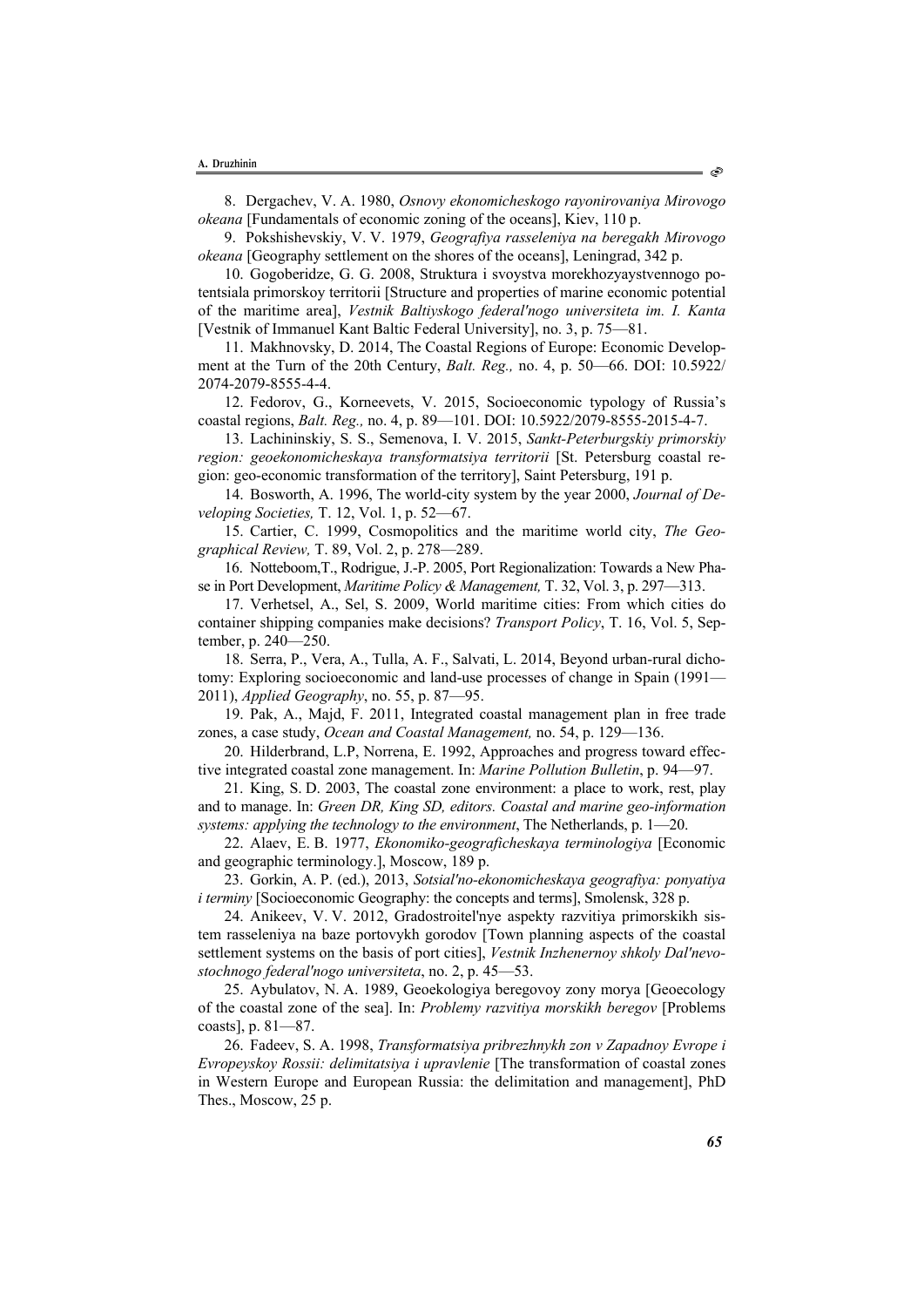27. Arzamastsev, I. S. 2009, Prirodopol'zovanie v pribrezhnykh zonakh: osnovnye ponyatiya, zonirovanie i problemy upravleniya [Nature in coastal areas: basic concepts, zoning and management problems], *Tamozhennaya politika Rossii na Dal'nem Vostoke*, no. 4, p. 76—89.

28. Gogoberidze, G. G., Lednova, Yu. A. 2014, Vozmozhnosti primeneniya KUPZ i printsipov morskogo prostranstvennogo planirovaniya v Rossiyskoy Federatsii [Possible applications of the principles of ICZM and marine spatial planning in the Russian Federation], *Regional'naya ekologiya*, no. 1—2, p. 141—144.

29. The Situation in Europe's Coastal Zones. [Elektronnyy resurs], 2013, available at: http://europa.eu.int/comm/environment/iczm/situation.htm (accessed 20.09.2013).

30. Sychev, S. L. 2006, *Kompleksnoe osvoenie pribrezhnoy zony Chernogo morya — vazhneyshiy faktor ee ustoychivogo razvitiya* [Integrated development of the coastal zone of the Black Sea — a key factor in its sustainable development], PhD Thes., Krasnodar, 25 p.

31. Slevich, S. B. 1988, *Okean: resursy i khozyaystvo* [Ocean: resources and economy], Leningrad, 315 p.

32. Zalogin, B. S. 1984, *Ekonomicheskaya geografiya Mirovogo okeana* [Economic Geography of the World Ocean], Moscow, 248 p.

33. Pokshishevskiy, V. V. 1982, *Ekonomicheskaya geografiya Mirovogo okeana* [Economic Geography of the World Ocean], Moscow, 306 p.

34. Baranskiy, N. N. 1929, *Kratkiy kurs ekonomicheskoy geografii* [A short course of economic geography], Moscow.

35. Lavrov, S. B., Sal'nikov, S. S. 1975, Promyshlennyy «sdvig k moryu» i formirovanie portovo-promyshlennykh kompleksov [Industrial "shift to the sea" and the formation of ports and industrial complexes], *Geografiya okeanov,* materials 5 Congress GO USSR, Leningrad, p. 12—22.

36. Bondarenko, V. S. 1981, Ekonomiko-geograficheskoe izuchenie primorskikh zon [Economic-geographical study of coastal zones], *Vestnik MGU, Ser. Geografiya* [Bulletin of Moscow State University, Ser. Geography], no. 1, p. 36—41.

37. Topchiev, A. G., Polosa, A. I. 1987, Primorskie khozyaystvennye kompleksy: ponyatiyno-kontseptual'nyy analiz [Maritime economic systems: concepts and conceptual analysis]. In: *Primorskie regiony: geograficheskie i sotsial'no-ekonomicheskie problemy*, Vladivostok, p. 42—50.

38. Baklanov, P. Ya., Romanov, M. T. 2010, Geopoliticheskie faktory razvitiya transgranichnykh regionov [Geopolitical factors of development of cross-border regions], *Tamozhennaya politika Rossii na Dal'nem Vostoke* no. 2, p. 60—71.

39. Kolosovskiy, A. M. 2010, K voprosu ob istochnikakh i mekhanizmakh samorazvitiya primorskikh territoriy [To a question about the sources and mechanisms of self-development of coastal areas], *Vestnik Rossiyskogo gosudarstvennogo universiteta im. I. Kanta* [Vestnik of Immanuel Kant State University of Russia], no. 3, p. 31—42.

40. Anuchin, V. A. 1982, *Geograficheskiy faktor v razvitii obshchestva* [The geographical factor in the development of society], 334 p.

41. Druzhinin, A. G. 2011, Ot gumanizatsii k neogumanizatsii rossiyskoy sotsial'no-ekonomicheskoy geografii: trendy, problemy, prioritety [From the humanization to a neo-humanization of Russian socioeconomic geography: trends, challenges, priorities], *Yuzhno-rossiyskiy forum: ekonomika, sotsiologiya, politologiya, sotsial'noekonomicheskaya geografiya*, no. 1, p. 34—51.

42. Druzhinin, A. G. 2004, Ekonomicheskiy potentsial primorskoy zony: ponyatiyno-kategorial'nye osnovy kontseptsii [The economic potential of coastal areas: the conceptual and categorical basis of the concept], *Izvestiya vuzov. Severo-Kavkazskiy region. Obshchestvennye nauki*, no. 4, p. 54—60.

 $\circledcirc$